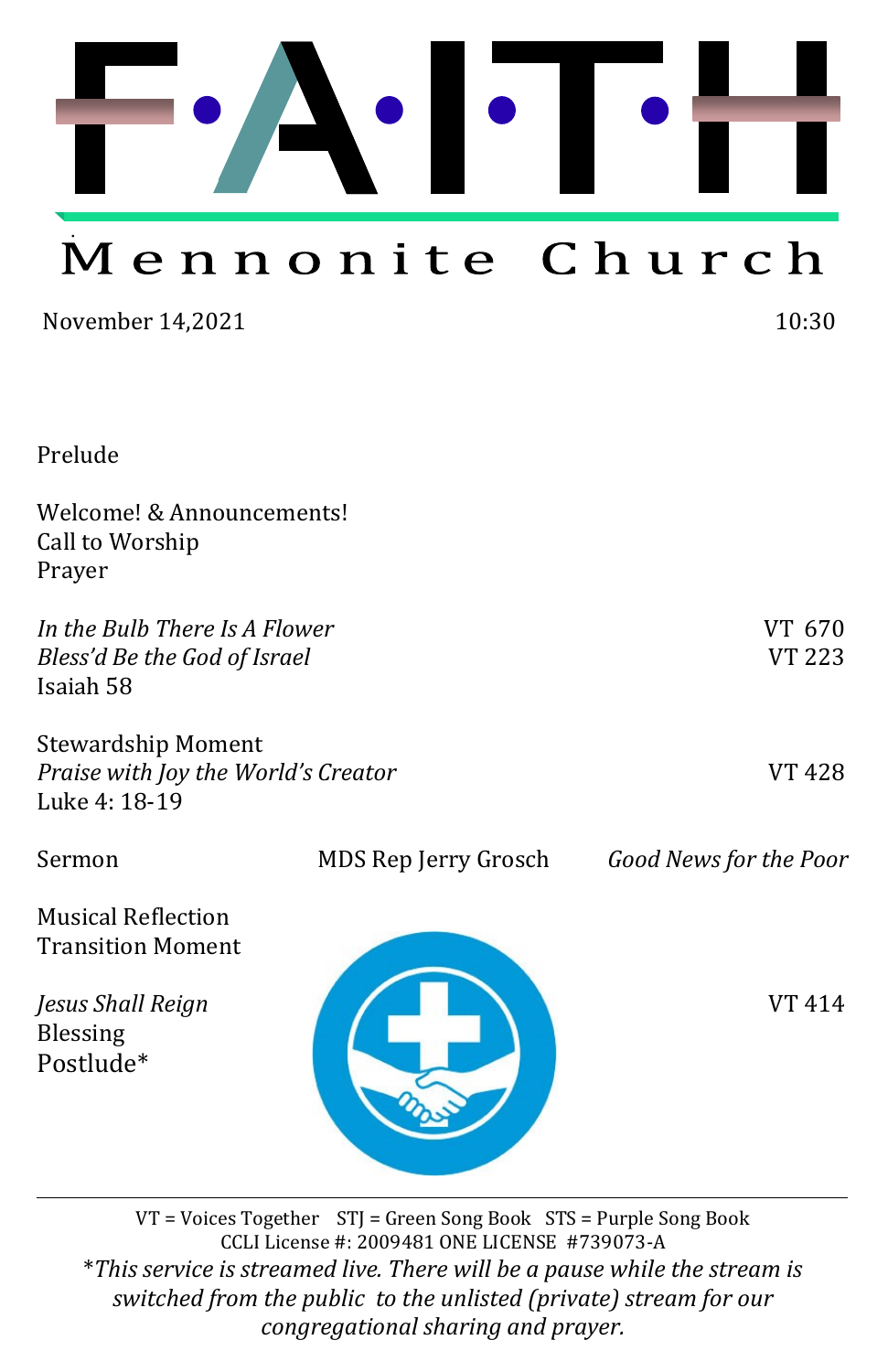#### **WORSHIP PARTICIPANTS**

| Guest Speaker  Jerry Grosch              |                                        |
|------------------------------------------|----------------------------------------|
|                                          |                                        |
|                                          | Ushers Howard Allison & Mike Doerksen  |
| Sanctuary Prep Kathryn Penner            | GreetersJoyce & Gary Gaeddert          |
| <b>WELCOME</b> to Faith                  | <b>OUR MISSION STATEMENT</b>           |
| Mennonite Church. We are glad you        | As followers of Jesus Christ, our      |
| are here.                                | mission is to                          |
| <b>Please</b> wear a mask during worship | - Worship together as a community      |
| and singing.                             | of faith.                              |
| If you need a listening assistance       | - Invite everyone to share the gift of |
| device or a large print bulletin,        | God's love,                            |
| please ask an usher.                     | - Nurture each other in the faith,     |

There are a few \*quiet\* craft items on the back table of the sanctuary that can be used during worship. - Serve others in the spirit of Christ, and **-** Proclaim His way of peace, justice and reconciliation.

## *FAITH FAMILY NEWS*

**IF YOU ARE A BOARD CHAIR or COMMITTEE CHAIR**, it is that time of year to gather your notes and write your annual reports. Please have those to the church office by November 30. Thank you so much for your help in getting ready for the annual meeting in January!

**IF YOU HAVE MOVED**, changed your phone number, or email address, please let the church office know so that we can have accurate information.

**LEA BOYD** has moved. She now resides at 215 Sutton Dr. Newton, Ks. 67114. Her phone number is 316.283.1605

**THE BLESSING BOX** has been installed on the southwest corner of the church parking lot and is ready to be filled. Please bring whatever you would like to share (grocery items, books, children items, etc.). Thank you.

**THE LIBRARY COMMITTEE** has been hard at work! Please check your Saturday email for a list of new books that will soon be available in the library. IF you don't receive email or just want a paper copy, there are some on the table in the Library. Happy Reading!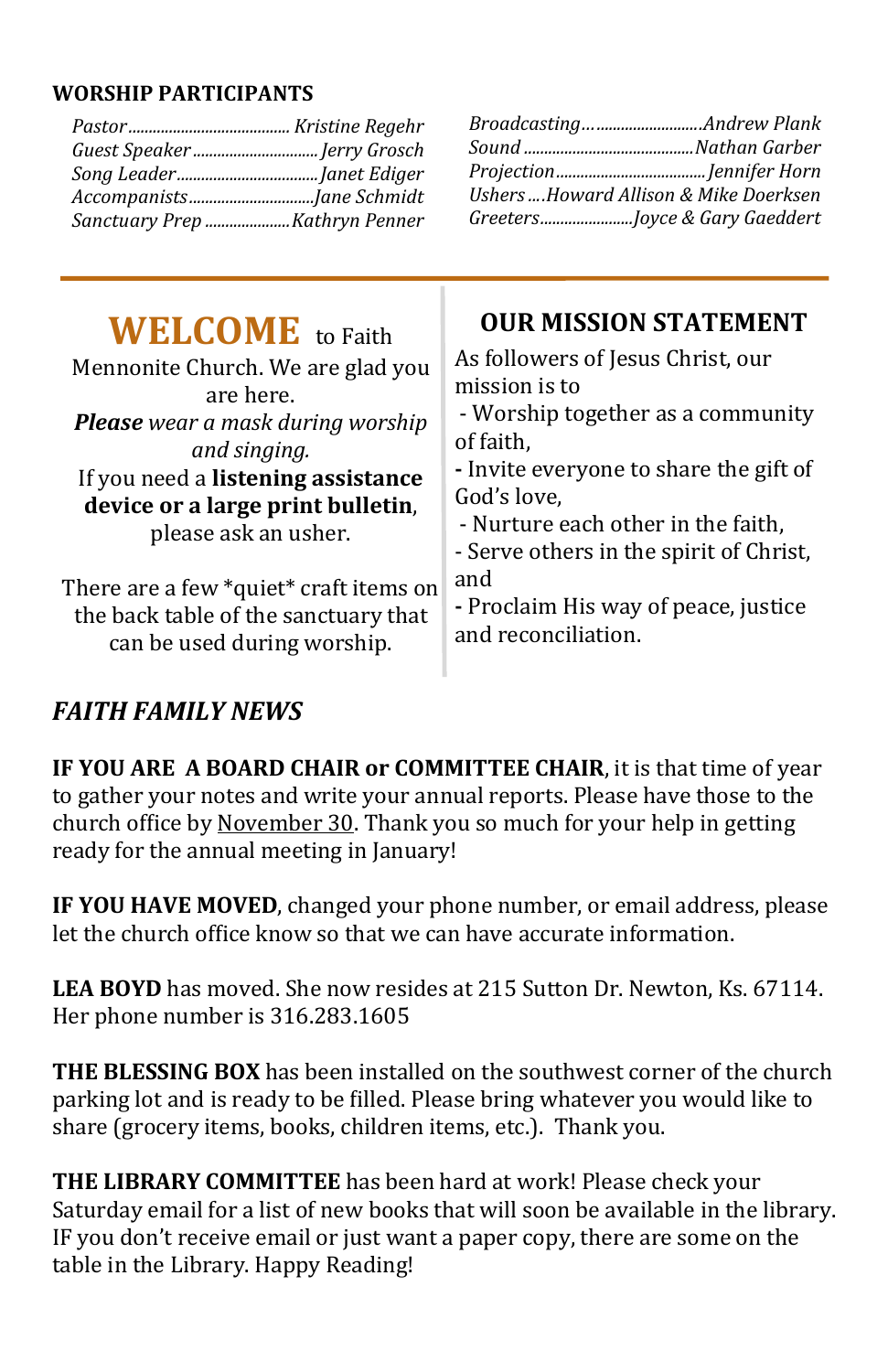## **SUNDAY SCHOOL FOR ALL AGES**

Meet in the Sanctuary at 9:00 AM on Sunday's, then to classrooms at 9:15-10:10 AM

#### **ADULTS**

**CHILDREN/YOUTH**

**Pre-K — 4th Grade:**  LL Room 103 Teacher: Brenda Martinez **Cornerstone:** Fellowship Hall

**Open Class:** LL Open Area

**Lamp Lighters:**  LL Room 125

**Peaceful Practices Sunday School will be as listed below. This class is in the Fellowship Hall.**

| Junior High (5th-8th |  |  |  |  |
|----------------------|--|--|--|--|
| Grade)               |  |  |  |  |
| LL Room 105          |  |  |  |  |
| Teacher: Tammy Plank |  |  |  |  |

**High School** 

LL FYG Hall



| <b>Kristine</b><br><b>Preaches</b> | <b>Class Session</b><br>(Date) | <b>Session #</b>           | <b>Theme</b>                    | <b>Scriptures</b>                   |
|------------------------------------|--------------------------------|----------------------------|---------------------------------|-------------------------------------|
| 11/7                               | 11/14                          | 6                          | Empathy                         | Luke 10:38-42;<br>Matthew 13: 10-15 |
| 11/21                              | 11/28                          | 7                          | Authenticity                    | Luke 6: 37-45                       |
| 12/5                               | 12/12                          | 8                          | Dignity                         | Mark 11:15-19;<br>Advent text       |
| $12/19$ &                          | 12/26                          | Christmas<br><b>Season</b> | No Peaceful<br><b>Practices</b> |                                     |
| 1/2/22                             | 1/9/22                         | 9                          | <b>Transformation</b>           | Acts 15: 1-12                       |

**SAVE THE DATE** – Faith Mission Circle invites everyone to "Celebrating Christmas in Song and Story" December 6 at 7:00 p.m. in fellowship hall. There will be no banquet this year.  $\sim$  Kathryn Penner

**STARTING NOVEMBER 28, 2021,** first Sunday of Advent, our announcements will take place during our sharing time in the non-public prayer stream. This experiment frees up our worship time to start in quiet. Listening to the prelude both prepares our hearts and minds for worship and honors the gift of our musicians. We value our relationships and sometimes we don't see certain people in other places outside of church. Please participate in an experiment by keeping chat in the foyer and entering the sanctuary primed for worship. The experiment of finding appropriate places and times for both of these aspects of our life together will continue until the January Worship Board meeting (1.4.22). We welcome hearing about what you notice during the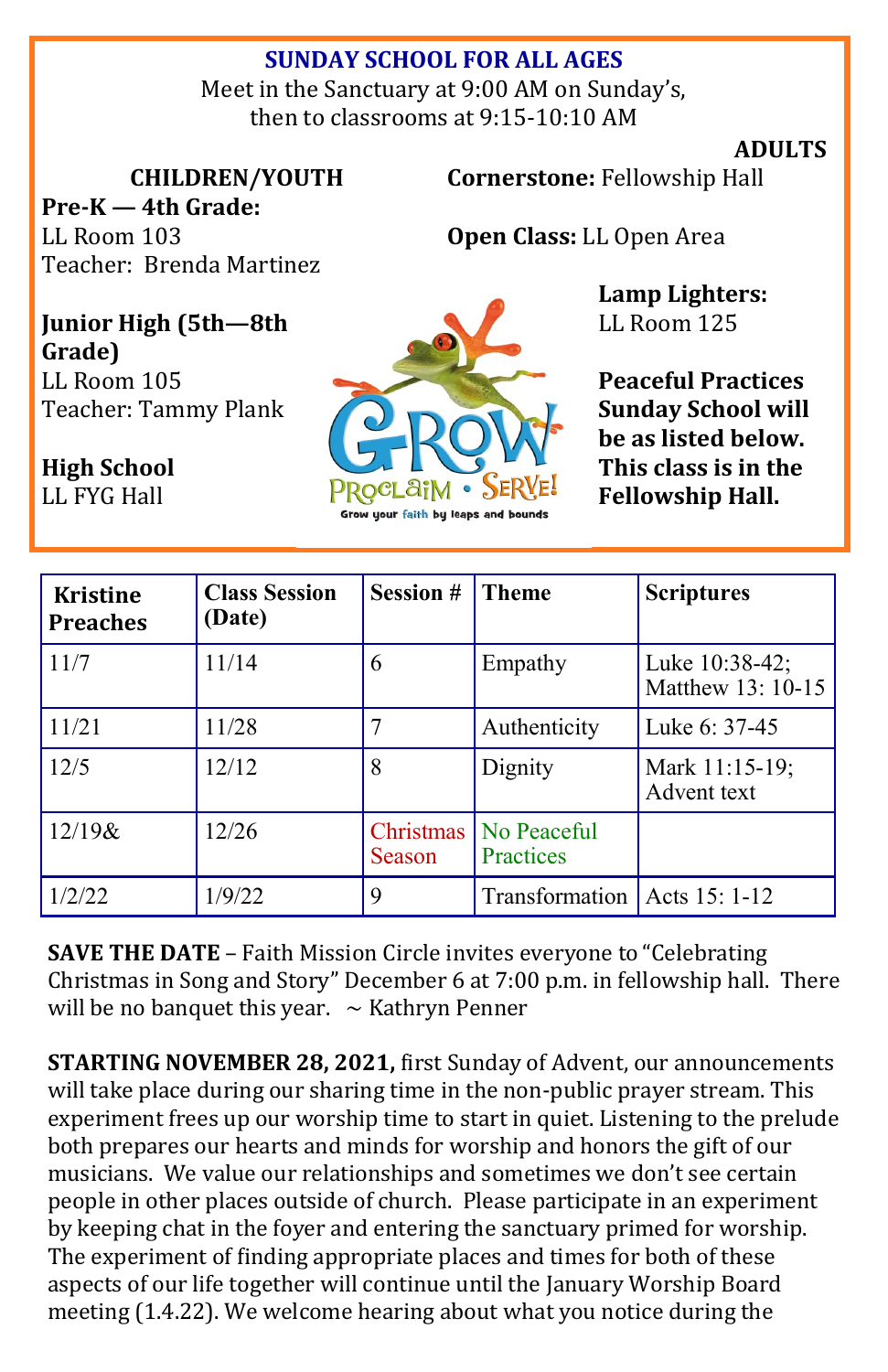experiment, both in yourselves and in each other.

**JOIN US FOR SPECIAL MUSIC DURING ADVENT.** Starting November 28, we're excited to have our talented musicians providing extra music during the Advent season! Prelude will begin at 10:20, with extra music during the service. We invite you to sit back, relax from the busyness, listen and quietly reflect on the season. The following will be providing music during this time. November 28—Lisa Schmidt, December 5—Lisa Schmidt & Caleb Garber, December 12—Tammy Plank & Jennifer Horn, December 19–Marlene Habegger & Bell Choir with Lorisa Harder, December 26—Jane Schmidt & Tom Gaeddert, January 2—Lisa Schmidt & Gyles Garber.

**DO YOU FIND THE CHRISTMAS SEASON** a hard time to cope especially with the shorter days and longer darkness that comes with winter? This year we join the Christian tradition of recognizing the Longest Night on Tuesday, Dec. 21st. When the Christmas spirit of joy and generosity is difficult to procure because of loss, grief, or depression, a Longest Night service meets us where we are at, not where we'd like to be. There will be music and readings and candles to light. Anyone welcome; bring friends.

**CHRISTMAS EVE** is little over a month away! Are you ready? Come enjoy a service of Lessons and Carols at 6:00 PM on the 24th of December.

## *BEYOND FAITH MENNONITE CHURCH*

**MCC MEAT CANNING** will be from November 16-17 for the church's in the Newton area. <https://tinyurl.com/MeatCanning2021>is the link to signup on line. A running total of our contributions toward MCC Meat will be on the back of the bulletin.

**SHALOM MENNONITE CHURCH** (800 East 1st Street, Newton Kansas), will host a presentation and discussion with Leonard & Antoinette Kiswangi from the Congo DRC along with Charles Buller of AIMM on Friday, November 19th at 7:00 pm. Fresh from their recent retreat with the Africa Leadership Coaching Network along the banks of the Kwilu River, they seek to re-imagine leadership among Anabaptist communities in Africa. Also planning to join us by zoom will be Bruce Yoder, Africa Inter-Mennonite Mission's new co-director

who will share an update on AIMM's recent gathering of its international partners in Kikwit, Congo. Questions about this event can be directed to Charles Buller at 574.238.9659 or Shalom Mennonite Church at 316.283.7395

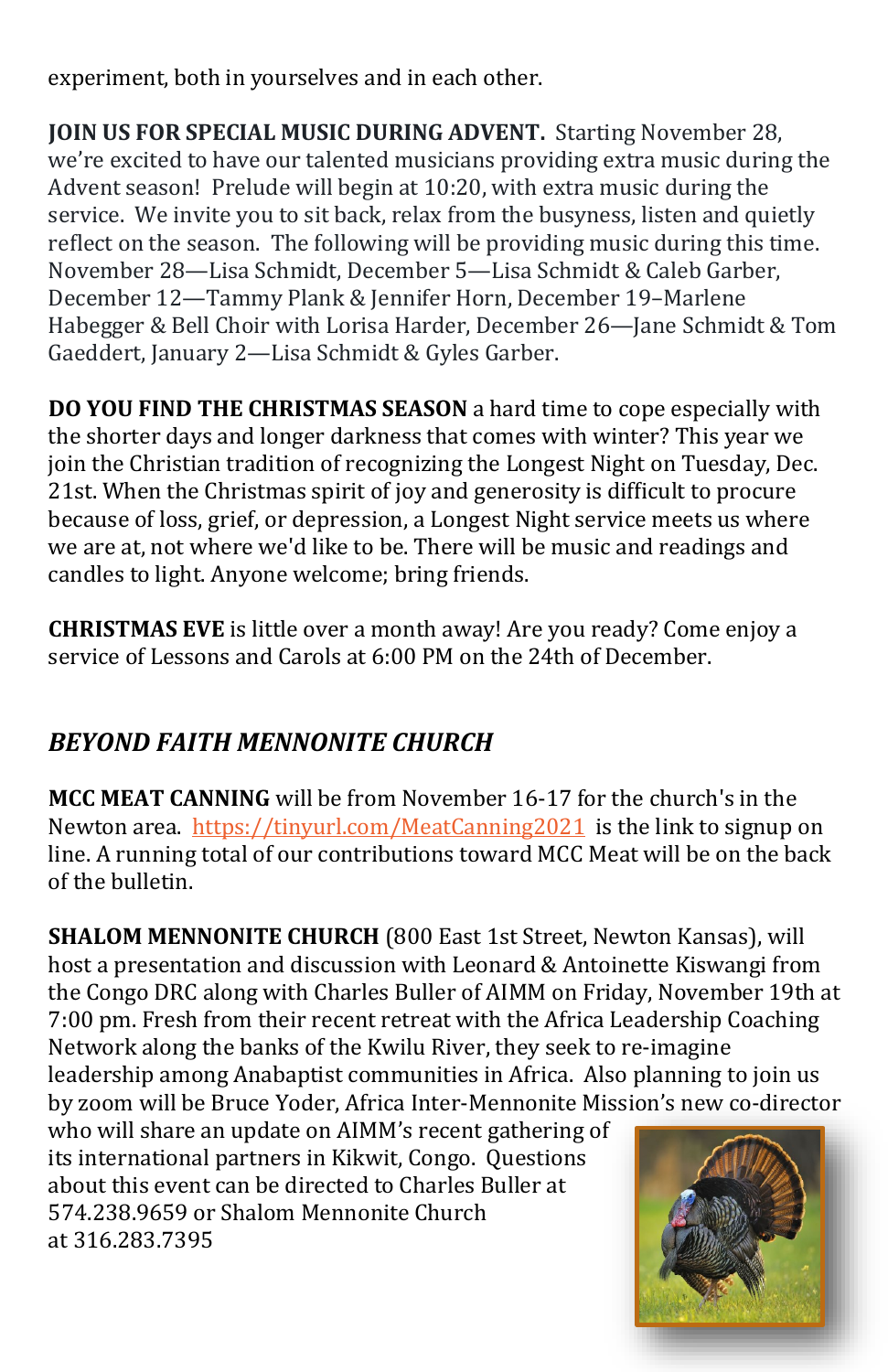## **BETHEL COLLEGE AND OTHER AREA EVENTS**

**TODAY** at 2 PM KIPCOR film series: *A Home Called Nebraska* in Krehbiel Auditorium in Luyken Fine Arts Center at Bethel College. Emily Haverkamp, an immigration and asylum lawyer from Wichita, will lead the discussion following the screening.

**THE NEXT CONCERT** of the Prairie Window Concert Series, with Dan Rodriguez, will be on Sunday, November 21 at 4 p.m. at the Dyck Arboretum of the Plains in Hesston. Join us for an evening of great music and delicious food from Crust & Crumb in a prairie garden setting. Tickets: \$25 adults/\$15 kids, plus tax. [Purchase tickets online](http://dyckarboretum.square.site/upcoming-events) at [dyckarboretum.org](http://dyckarboretum.org/) or call [620](tel:620-327-8127)-327-[8127](tel:620-327-8127) to reserve your seats.

**ALL BAKERS AND CRAFT MAKERS** are invited to make items for 5 Places of Christmas on Saturday, December 4, at Goerz House on Bethel College campus. Bethel College Women's Association will again be selling baked goods , craft items, and poinsettias. Christmas candy, zwieback, peppernuts, poppyseed rolls and cinnamon rolls are always great sellers. Please bring your items to Goerz House on Friday, December 3, from 1:30-4:30pm or Saturday, December 4 from 7:00-9:00am.Thank you for your support of Bethel College!

*CHRISTMAS JOY* is being presented by the Treble Clef Choir, Hearts 4 Him, and Prairie Bronze Handbell Ensemble. This Christmas Vespers will be on Sunday, December 5 at 3 PM at First Presbyterian Church at 900 Columbus in Newton. A freewill offering for the Treble Clef Scholarship Fund will be taken. Prelude will be offered by pianist, Joan Wulf.

**NOW IN THE REGIER GALLERY** at Bethel College – "Voices Together," a display of the original artwork featured in the new *Voices Together* hymnal, through Nov. 19. Gallery hours are 9 a.m.-5 p.m. weekdays. IN ADDITION, Rachel Epp Buller, professor of visual arts and design at Bethel and gallery and exhibit coordinator, is available to church groups who would like to visit the exhibit on an evening or weekend outside regular hours. Contact her at [rebuller@bethelks.edu](mailto:rebuller@bethelks.edu) to set up a time between now and Nov. 19.

**CHECK OUT** the bulletin board in foyer for fundraisers and events in the area.